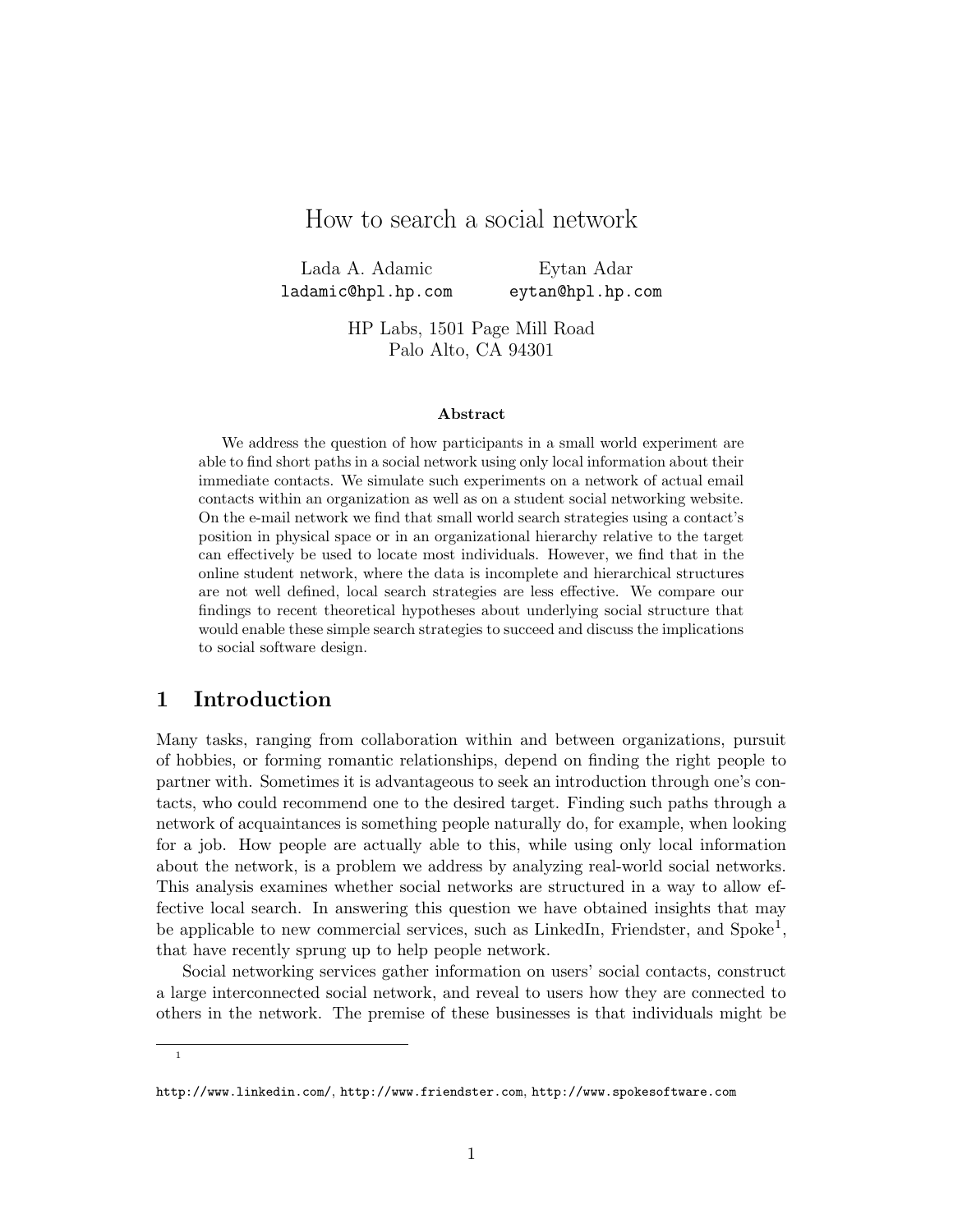only a few steps removed from a desirable business or social partner, but not realize it. The services allow their users to get to know one's friends of friends and hence expand their own social circle. On a smaller scale, the Club Nexus online community, which we describe later on in this paper, sought to help students at Stanford University organize activities and find others with common interests through their social network.

Although the online social networking trend may be fairly recent, the observation that any two people in the world are most likely linked by a short chain of acquaintances, known as the "small world" phenomenon, is not. It has been the focus of much research over the last forty years [5, 8, 9, 11]. In the 1960's and 70's, participants in small world experiments successfully found paths connecting individuals from Nebraska to Boston and from Los Angeles to New York. In 2002, 60,000 individuals were able to repeat the experiment using email chains with an average of 4.1 links to bridge continents [3].

The existence of short paths, which is the essence of the small world phenomenon, is not particularly surprising in and of itself. This is because in the case of random acquaintance networks, the number of people grows exponentially with distance in the social network. If we take the average number of acquaintances to be about 1000 (Pool and Kochen [10] estimated in 1978 that the number lies between 500 and 1,500), one would have  $1,000^2$  or  $1,000,000$  "friends of friends" and  $1,000^3$  or one billion "friends-of-friends-of-friends". This means that it would take only 2 intermediaries to reach a number of people on the order of the population of the entire United States.

The above calculation assumed that the network is random. That is, the overlap in one's friends and one's friend's friends is negligible. In reality, social networks are far from random. Most of one's contacts are formed through one's place of residence and profession, forming tightly knit cliques. This means many of one's friends' friends already belong to the set of one's own friends. Still, as was shown by Watts and Strogatz [14] it takes only a few "random" links between people of different professions or location to create short paths in a social network and make the world "small".

Although the existence of short paths is not surprising, it is another question altogether how people are able to select among hundreds of acquaintances the correct person to form the next link in the chain. Killworth and Barnard [5] have performed the "reverse" experiment to measure how many acquaintances a typical person would use as a first step in a small world experiment. Presented with 1,267 random targets, the subjects chose about 210 different acquaintances on average, based overwhelmingly on geographic proximity and similarity of profession to the targets.

Recently, mathematical models have been proposed to explain why people are able to find short paths. The model of Watts, Dodds, and Newman [13] assumes that individuals belong to groups that are embedded hierarchically into larger groups. For example, an individual might belong to a research lab, that is part of an academic department, that is in a school consisting of several departments, that is part of a university, that is one of the academic institutions in the same country, etc. The probability that two individuals have a social tie to one another is proportional to  $\exp^{-\alpha h}$ , where h is the height of their lowest common branching point in the hierarchy, and  $\alpha$  is the decay parameter.

The decay in linking probability means that two people in the same research laboratory are more likely to know one another than two people who are in different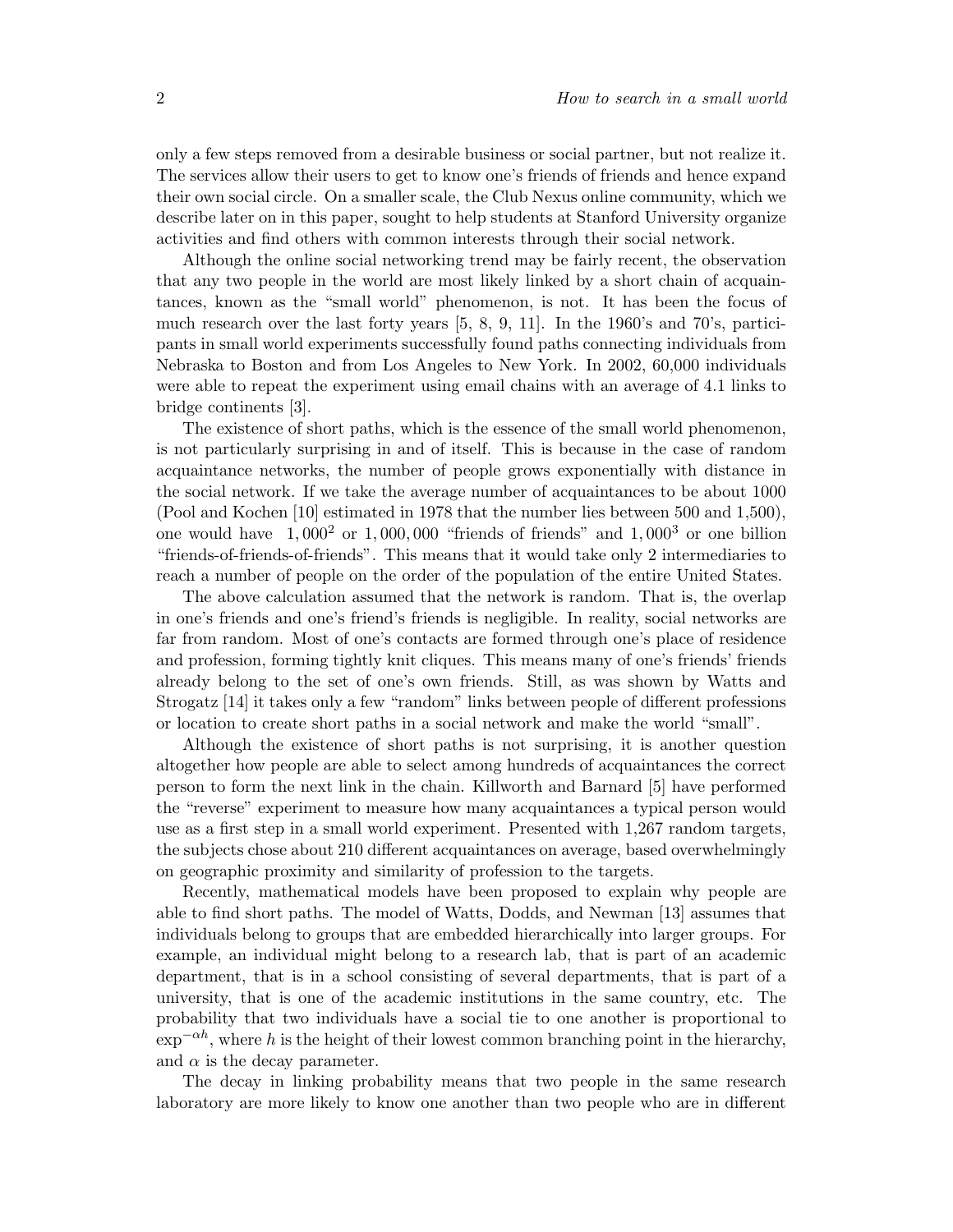

Figure 1: Degree distribution in the HP Labs email network. Two individuals are linked if they exchanged at least 6 emails in either direction. The inset shows the same distribution, but on a semilog scale, to illustrate the exponential tail of the distribution

departments at a university. The model assumes a number of separate hierarchies corresponding to characteristics such as geographic location or profession. In reality, the hierarchies may be intertwined, for example professors at a university living within a short distance of the university campus, but for simplicity, the model treats them separately.

In numerical experiments on artificial social networks, a simple greedy search algorithm selected the next step in the chain to be the neighbor of the current node who is most similar to the target along any dimension. Each node in the chain has a fixed probability, called the attrition rate, of not passing the message further. The results of the numerical experiments showed that for a range of the decay parameter  $\alpha$  and a number of attribute dimensions, the constructed networks are "searchable", where a "searchable" network is defined to be one where a minimum fraction of search paths find their target before attrition terminates them.

Kleinberg [6, 7] posed a related question: how social networks need to be structured in order for a simple greedy strategy to find near optimal paths through the network. Unlike the study of Watts. et al., there is no attrition - all chains run until completion, but need to scale as the actual shortest path in the network does. In the case of a small world network, the average shortest path scales as  $\ln(N)$ , where N is the number of nodes.

Kleinberg proved that a simple greedy strategy based on geography could achieve chain lengths bounded by  $(\ln N)^2$  under the following conditions: nodes are situated on an m-dimensional lattice with connections to their  $2 * m$  closest neighbors and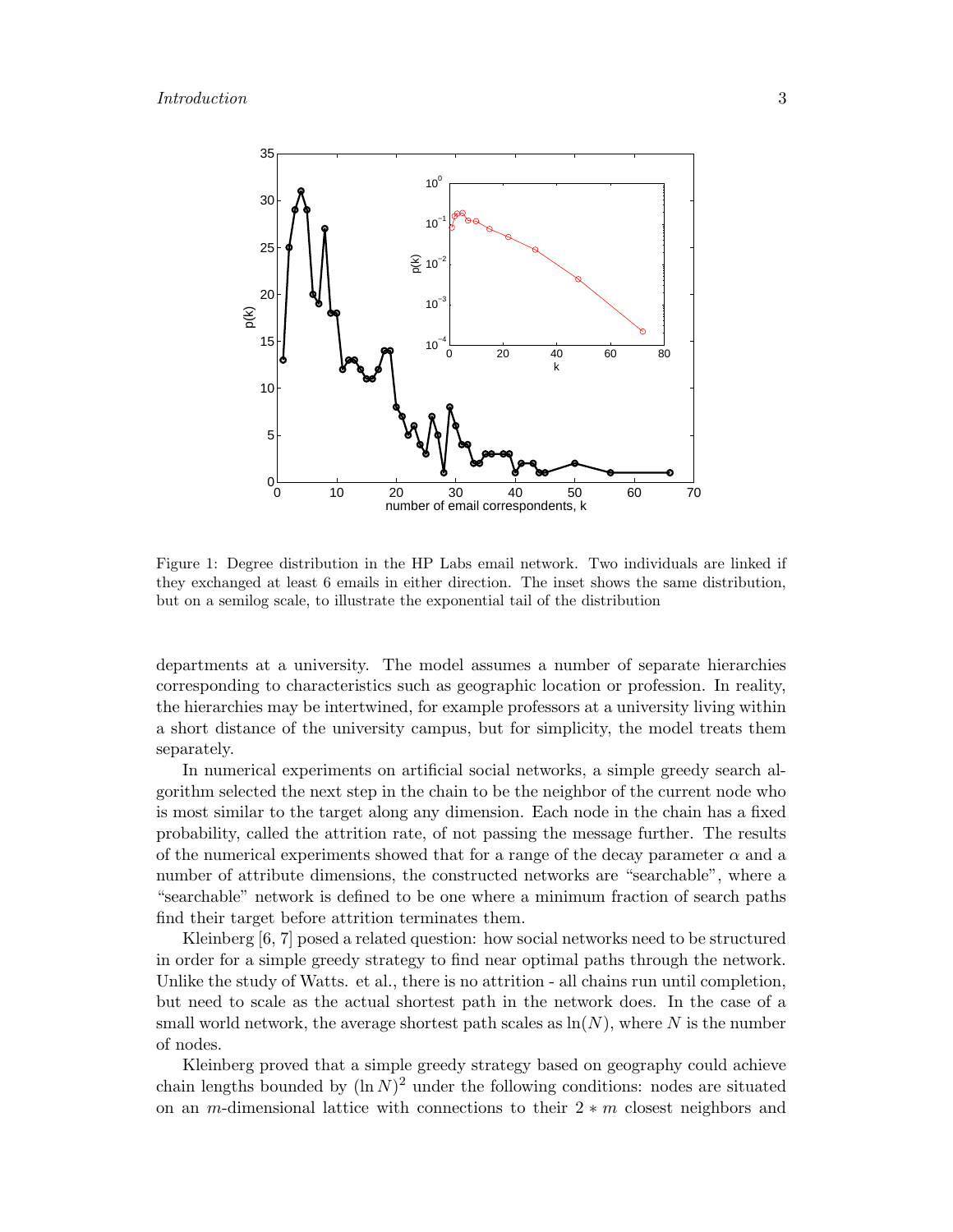additional connections are placed between any two nodes with probability  $p \sim r^{-m}$ , where  $r$  is the Euclidean distance between them. Since individuals locations in the real world are specified primarily by two dimensions, longitude and latitude, the probability p should be inversely proportional to the square of the distance. A person would be four times as likely to know someone living a block away than someone two city blocks away. However, Kleinberg also proved that if the probabilities of acquaintance do not follow this relationship, nodes would not be able to use a simple greedy strategy to find the target in polylogarithmic time. Kleinberg also derived results for individuals belonging to hierarchically nested groups. If the probability of two people linking to one another is inversely proportional to the size of the smallest group that they both belong to, then greedy search can be used to find short paths in polylogarithmic time.

The models of both Watts et al. and Kleinberg show that the probability of acquaintance needs to be related to the proximity between individuals' attributes in order for simple search strategies using only local information to be effective. Below we describe experiments empirically testing the assumptions and predictions of the proposed two models.

### 1.1 Paper Roadmap

In this paper we examine the efficiency of social search simulated on two data sets. The first, a network based on e-mail communication will be discussed in Section 2. In this case, social relationships were inferred from email exchanges and represent a fairly complete picture of the communication network. In Section 3 we will describe search on a network extracted from a social networking website, containing partial information about the true network. We conclude by discussing how the differences between networks constructed through e-mail analysis and the website impact search performance.

### 2 Search in an E-Mail Network

We first used a social network derived from the email logs at HP Labs to test the assumptions of the theoretical models regarding the structure of social networks. We then tested whether simple greedy strategies can efficiently find short paths when the assumptions are satisfied. From the email logs, we defined a social contact to be someone with whom an individual had exchanged at least 6 emails both ways over the period of approximately 3 months. The bidirectionality of the email correspondence guaranteed that a conversation had taken place between the two individuals and hence that the two individuals know one another.

Imposing a communication threshold yielded a network of 436 individuals with a median number of 10 acquaintances and a mean of 13. The degree distribution, shown in Figure 1, is highly skewed with an exponential tail. The resulting network, consisting of regular email patterns between HP Labs employees, had 3.1 hops separating any two individuals on average, and a median of 3.

In the simulated search experiments, we considered three different properties of the nodes: degree, position in the organizational hierarchy, and physical location. In this simple algorithm, each individual can use knowledge only of their own email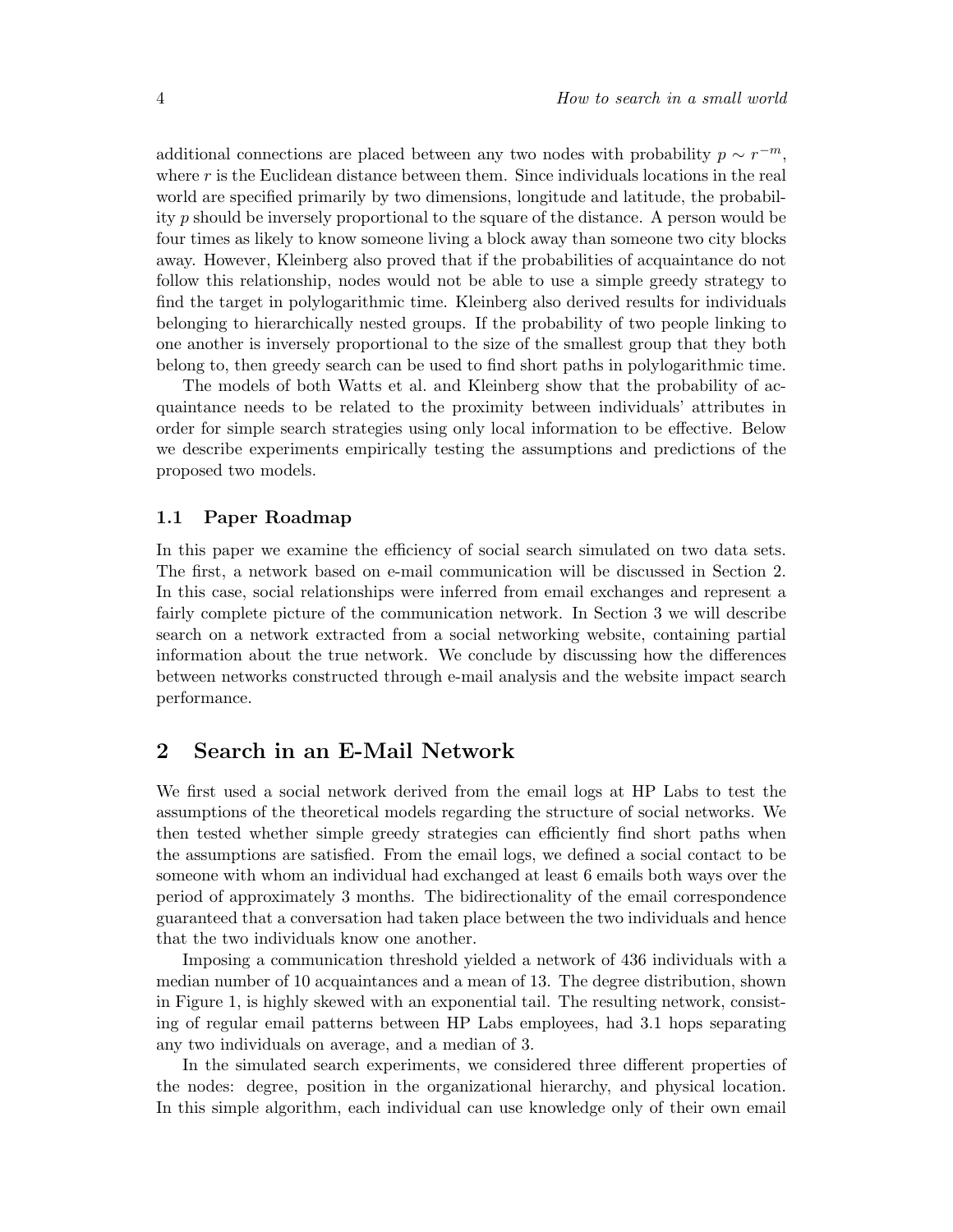contacts, but not their contacts' contacts, to forward the message. We tested three corresponding strategies, at each step passing the message to the contact who is

- best connected
- closest to the target in the organizational hierarchy
- located in closest physical proximity to the target

The first strategy is a high-degree seeking strategy and selects the individual who is more likely to know the target by virtue of the fact that he/she knows so many people. It has been shown [2], that high degree seeking strategies are effective in networks with a power-law degree distribution with an exponent  $\gamma$  close to 2. In a power-law network, the probability of having k contacts is  $p(k) \sim k^{-\gamma}$ . This is precisely the degree distribution of the unfiltered HP Labs email network, where all communication, including unidirectional and infrequent correspondence, is taken into account [15]. The power-law distribution in the raw network arises because there are many external nodes emailing just a few individuals inside the organization, and there are also some individuals inside the organization sending out announcements to many people and hence having a very high degree. However, one would be unlikely to utilize these one-time connections when searching for an individual for a task such as a job search, where the strength of the tie is important.

Once we impose a threshold (emailing at least six times and receiving at least as many replies) to identify a true social contact, fewer individuals have a high degree. As we showed above, the filtered network does not have a power-law degree distribution, but rather an exponential tail, similar to a Poisson distribution. Adamic et al.[2] showed that a search strategy attempting to use high degree nodes in a Poisson network performs poorly.

Simulation confirmed that the high degree seeking search strategy was unsuitable for the filtered HP email network. The median number of steps required to find a randomly chosen target from a random starting point was 17, compared to the three steps in the average shortest path. Even worse, the average number of steps was 40. This discrepancy between the mean and median is a reflection of the skewness of the distribution: a few well connected individuals and their contacts are easy to find, but others who do not have many links and are not connected to highly connected individuals are difficult to locate using this strategy.

The second strategy consists of passing the message to the contact closest to the target in the organizational hierarchy. In our simulation individuals are allowed full knowledge of the organizational hierarchy (in actuality, employees can reference an online organizational chart). However, the communication network that they are trying to navigate is hidden to them beyond their immediate contacts. The search strategy relies on the observation, illustrated in Figures 2 and 4, that individuals closer together in the organizational hierarchy are more likely to email one another.

Figure 3 illustrates such a search, labelling nodes by their hierarchical distance (hdistance) from the target. At each step in the chain the message is passed to someone closer in the organizational hierarchy to the target. Note that the message does not need to travel all the way to the top of the organizational hierarchy and instead takes advantage of a shortcut created by individuals in different groups communicating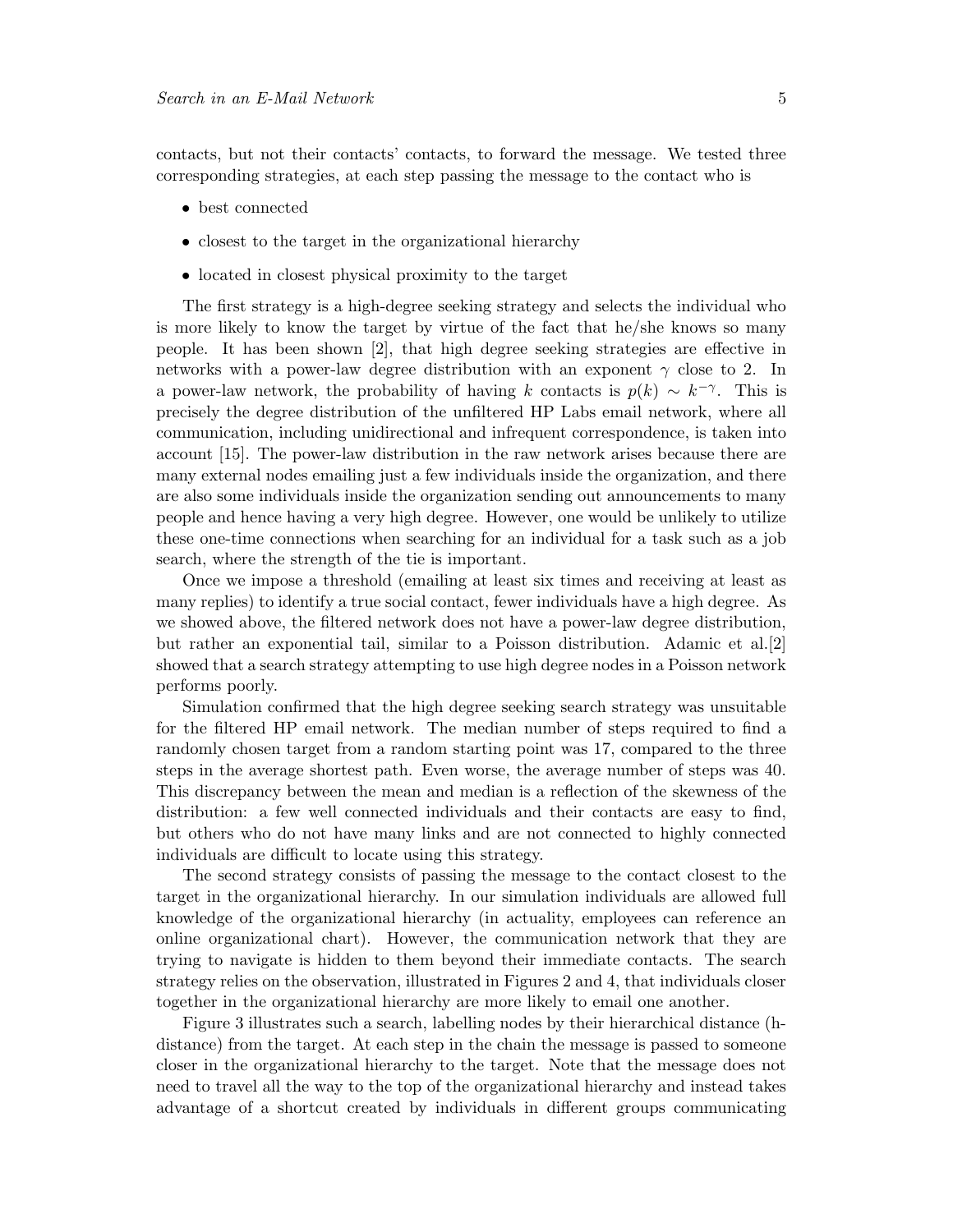

Figure 2: HP Labs' email communication (light grey lines) mapped onto the organizational hierarchy (black lines). Note that communication tends to "cling" to the formal organizational chart.

with one another. The h-distance, used to navigate the network, is computed as follows: individuals have h-distance one to their manager and to everyone they share a manager with. Distances are then recursively assigned, so that each individual has h-distance 2 to their first neighbor's neighbors, and h-distance 3 to their second neighbor's neighbors, etc.

The optimum relationship derived in [7] for the probability of linking would be inversely proportional to the size of the smallest organizational group that both individuals belong to. However, the observed relationship, shown in Figure 5 is slightly off, with  $p \sim g^{-3/4}$ , g being the group size. This means that far-flung collaborations occur slightly more often than would be optimal for the particular task of searching, at the expense of short range contacts. The tendency for communication to occur across the organization was also revealed in an analysis utilizing spectroscopy methods on the same email network [12]. While collaborations mostly occurred within the same organizational unit, they also occasionally bridged different parts of the organization or broke up a single organizational unit into noninteracting subgroups.

Given the close correspondence between the assumptions of the models regarding group structure and the email network, we expected greedy strategies using the organizational hierarchy to work fairly well. Indeed, this was confirmed in our simulations.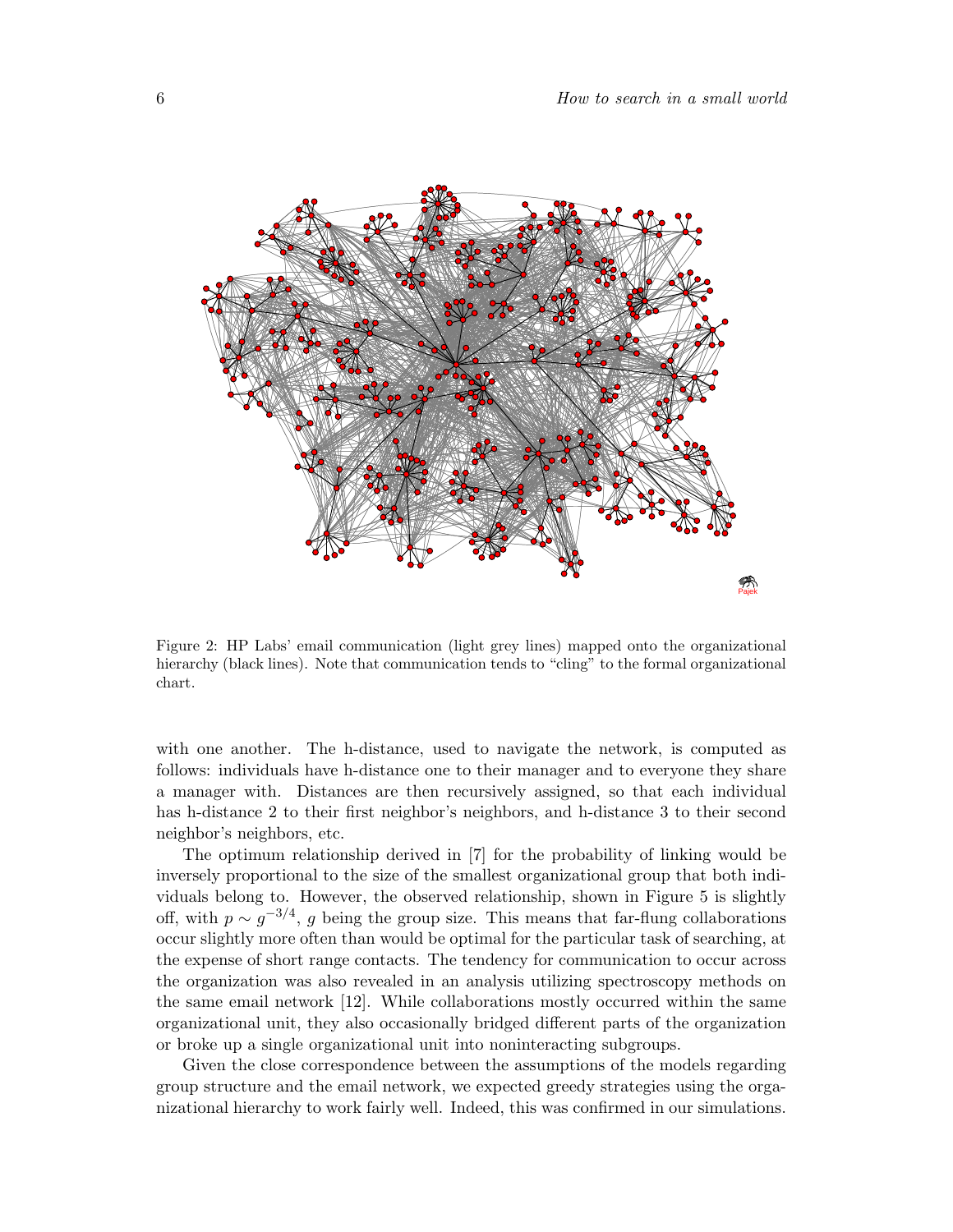

Figure 3: Example illustrating a search path using information about the target's position in the organizational hierarchy to direct a message. Numbers in the square give the h-distance from the target.

The median number of steps was only 4, close to the median shortest path of 3. With the exception of one individual (whose manager was not located on site and therefore had no e-mail records on our server), the mean number of steps was 4.7. This result indicates that not only are people typically easy to find, but nearly everybody can be found in a reasonable number of steps.

The last experiment we performed on the HP email network used the target's physical location. Figure 6 shows the email correspondence mapped onto the physical layout of the buildings. Individuals' locations are given by their building, the floor of the building, and the nearest building post (for example "H15") to their cubicle. The distance between two cubicles was approximated by the "street" distance between their posts (for example "A3" and "C10" would be  $(C - A) * 25' + (10 - 3) * 25' =$  $2 * 25' + 7 * 25' = 225$  feet apart). Adding the x and y directions separately reflects the interior topology of the buildings where one navigates perpendicular hallways and cannot traverse diagonally. If individuals are located on different floors or in different buildings, the distance between buildings and the length of the stairway are factored in.

The distance between two individuals' cubicles was naturally correlated to their separation in the organizational hierarchy, with the correlation coefficient  $\rho = 0.35$ . The fact that they are not aligned exactly shows that the physical locations do not strictly correspond to organizational layout. This can be due to several factors. For example, the cost of moving individuals from one cubicle to another when re-organizations occur or new individuals join, may outweigh the benefit of placing everyone in the same organizational unit in one location. The availability of other communication media, such as email, telephone, and instant messaging, reduces the frequency with which individuals need to interact face to face.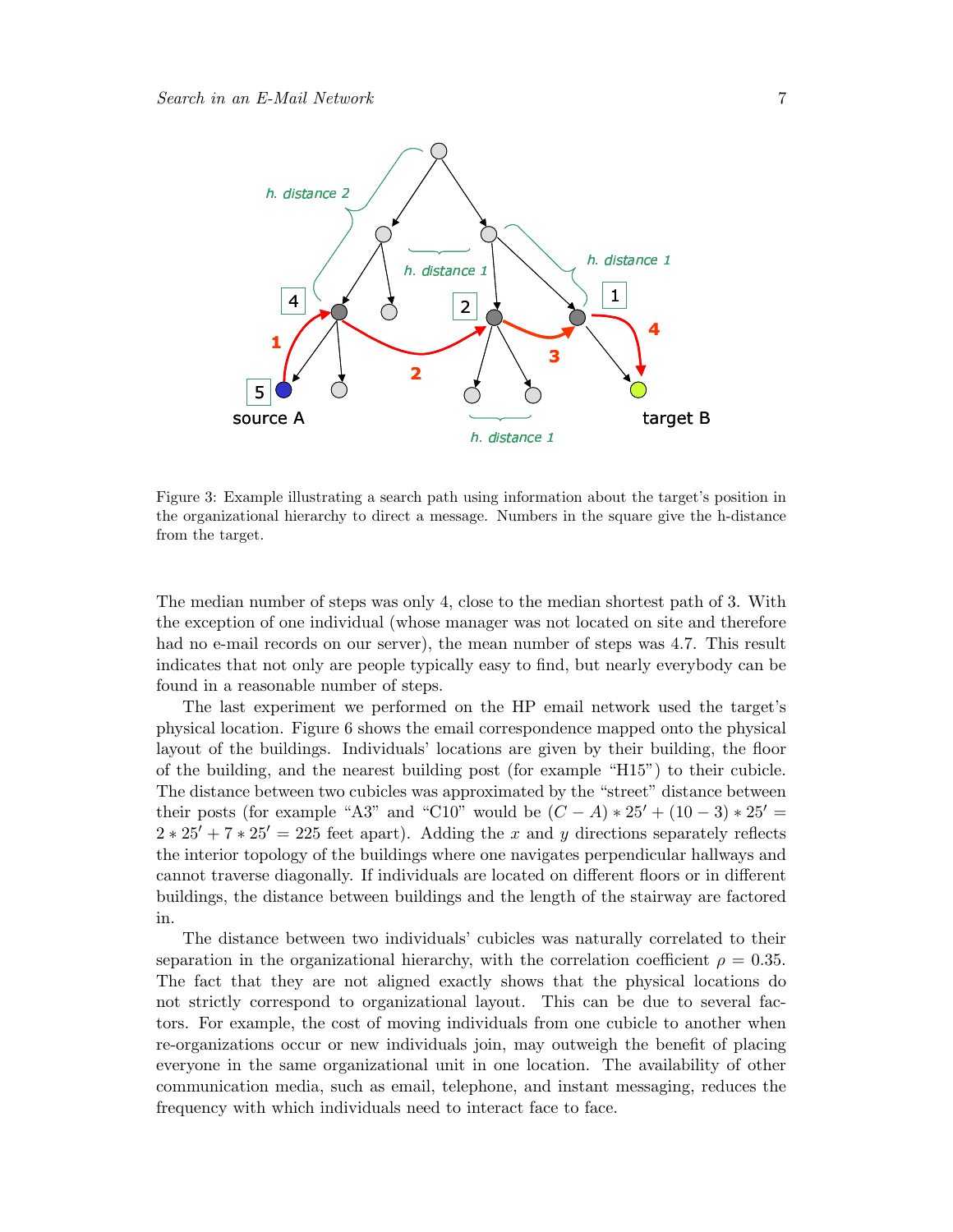

Figure 4: Probability of linking as a function of the separation in the organizational hierarchy. The exponential parameter  $\alpha = 0.92$ , is in the searchable range of the Watts model [13]

The general tendency of individuals in close physical proximity to correspond holds: over 87% percent of the 4000 email links are between individuals on the same floor, and overall there is a tendency of individuals in close physical proximity to correspond. Still, individuals maintain disproportionately many far-flung contacts while not getting to know some of their close-by neighbors. The relationship between probability of acquaintance and cubicle distance  $r$  between two individuals, shown in Figure 7, is well-fitted by a  $1/r$  curve. However, Kleinberg has shown that the optimum relationship in two dimensional space is  $1/r^2$  - a stronger decay in probability of acquaintance than the  $1/r$  observed.

In the case of HP Labs, the geometry may not be quite two dimensional, because it is complicated by the particular layout of the buildings. Hence the optimum relationship may lie somewhere between  $1/r$  and  $1/r^2$ . In any case, the observed  $1/r$ relationship between distance and linking probability, implies a shortage of nearby links. This shortage hinders search because one might get physically quite close to the target, but still need a number of steps to find an individual who interacts with them.

Correspondingly, our simulations showed that geography could be used to find most individuals, but was slower, taking a median number of 7 steps, and a mean of 12. The fact that the strategy using geography trails behind a strategy using the target's professional position, is in agreement with Milgram's original findings. Travers and Milgram [11] divided completed chains between those that reached the target through his professional contacts and those that reached him through his hometown. On average those that relied on geography took 1.5 steps longer to reach the target,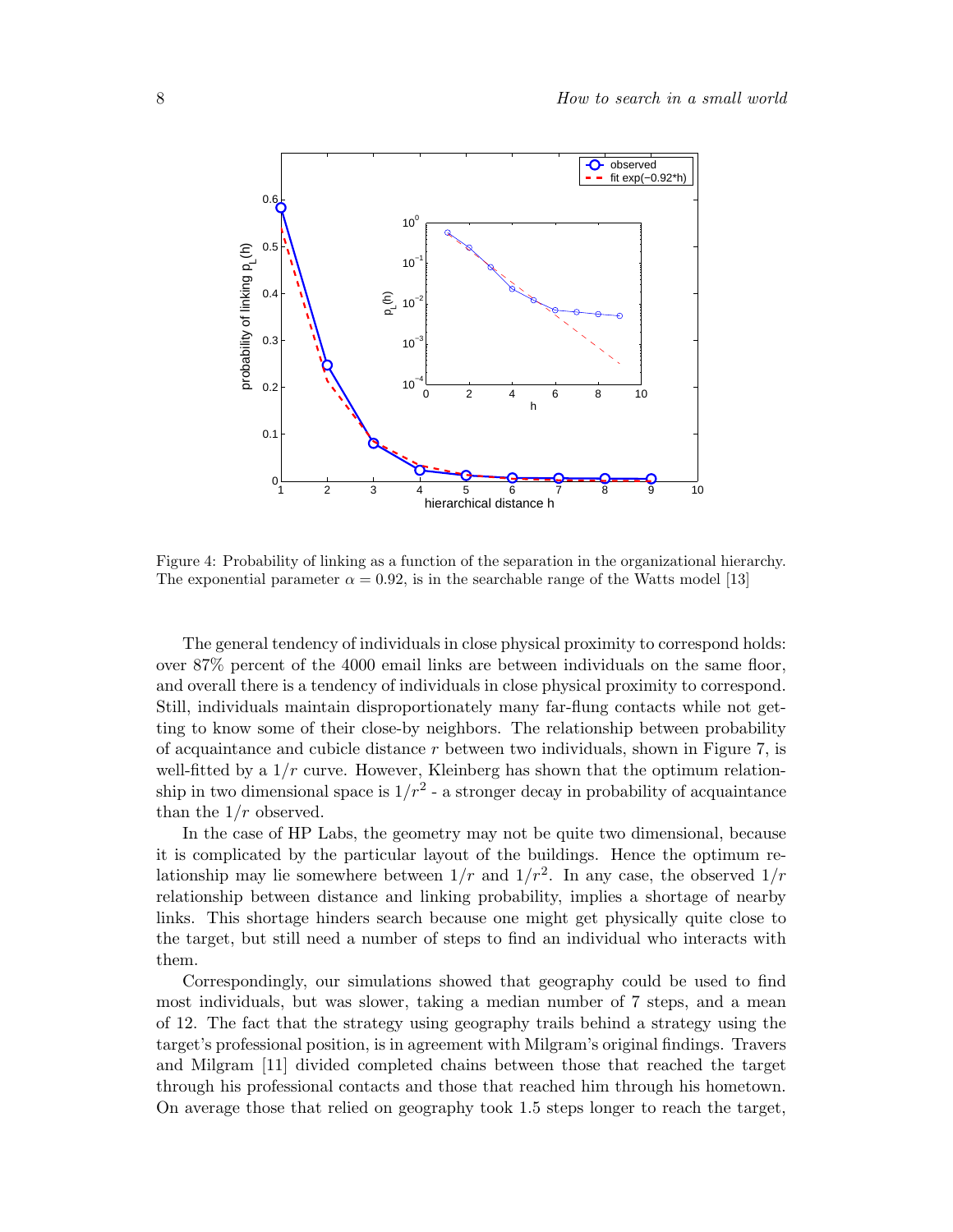

Figure 5: Probability of two individuals corresponding by email as a function of the size of the smallest organizational unit they both belong to. The optimum relationship derived in [7] is  $p \sim g^{-1}$ , g being the group size. The observed relationship is  $p \sim g^{-3/4}$ .

a difference found to be statistically significant. The interpretation by Travers and Milgram was the following: "Chains which converge on the target principally by using geographic information reach his hometown or the surrounding areas readily, but once there often circulate before entering the target's circle of acquaintances. There is no available information to narrow the field of potential contacts which an individual might have within the town."

#### 2.1 Summary of search results

Figure 8 shows a histogram of chain lengths summarizing the results of searches using each of the three strategies. It shows that both searches using information about the target outperform a search relying solely on the connectivity of one's contacts. It also shows the advantage, consistent with Milgram's original experiment, of using the target's professional position as opposed to their geographic location to pass a message through one's email contacts.

The simulated experiments on the e-mail network verify the models proposed in [13] and [6] to explain why individuals are able to successfully complete chains in small world experiments using only local information. When individuals belong to groups based on a hierarchy and are more likely to interact with individuals within the same small group, then one can safely adopt a greedy strategy - pass the message onto the individual most like the target, and they will be more likely to know the target or someone closer to them.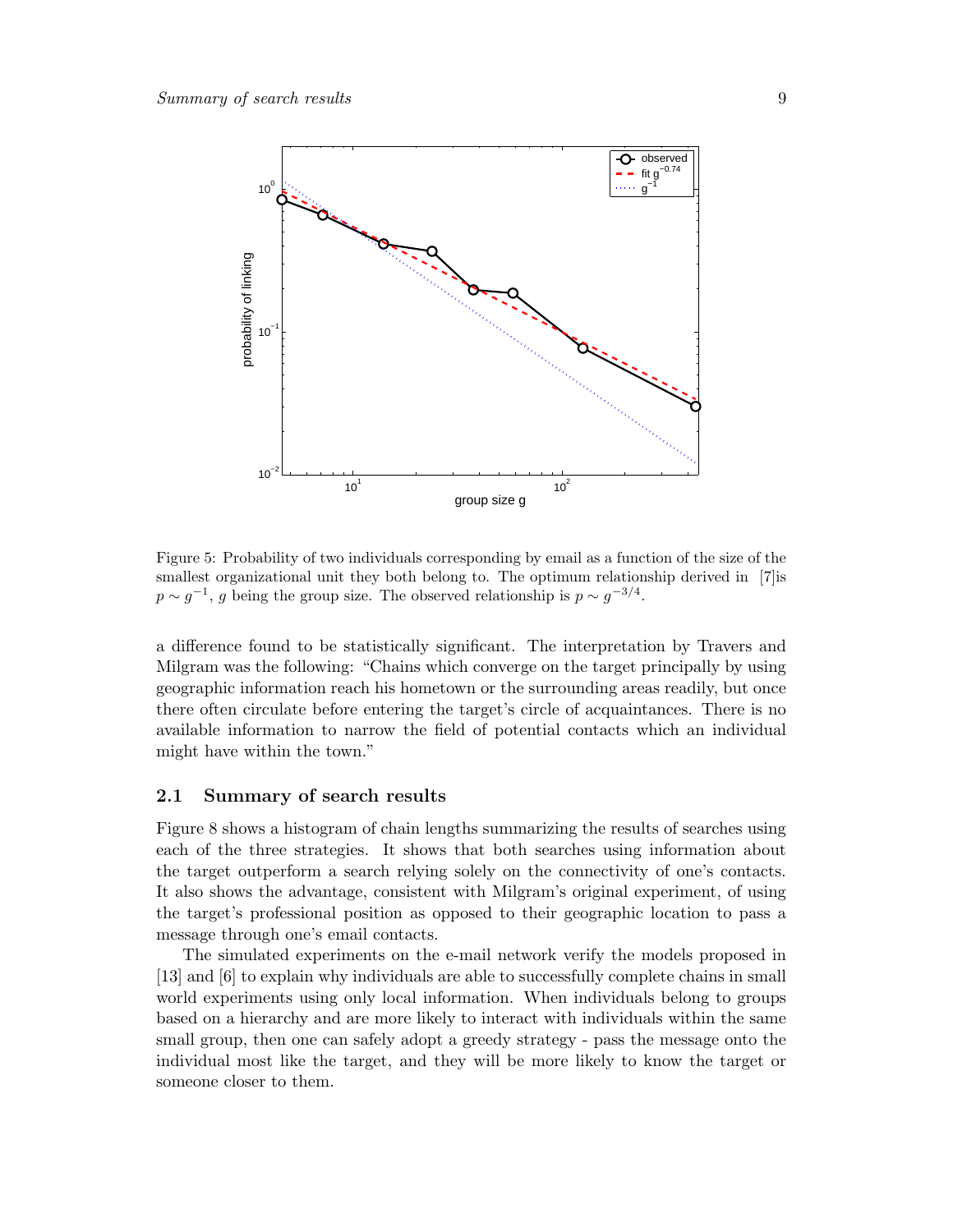

Figure 6: Email communications within HP Labs mapped onto approximate physical location based on the nearest post number and building given for each employee. Each box represents a different floor in a building. The lines are color coded based on the physical distance between the correspondents: red for nearby individuals, blue for far away contacts.

At the same time it is important to note that the optimum relationship between the probability of acquaintance and distance in physical or hierarchical space between two individuals, as outlined by Kleinberg in [6, 7], are not satisfied. The probability of linking is proportional to the inverse of the physical distance as opposed to the inverse of its square. The probability of linking is proportional to the group size to the negative three fourths, rather than being exactly inversely proportional. In both cases, there is an excess remote contacts and a shortfall of nearby contacts compared to what would be optimal.

Nevertheless, the probabilities of linking follow the correct overall tendency, and allow one to search this small community with a number of steps close to the shortest path. Hence the results of the email study are consistent with the model of Watts et al. [13]. This model does not require the search to find near optimum paths, but simply determines when a network is "searchable", meaning that fraction of messages reach the target given a rate of attrition. The relationship found between separation in the hierarchy and probability of correspondence, shown in Figure 4, is well within the searchable regime identified in the model.

Our email study is a first step, validating these models on a small scale. It gives a concrete way of observing how the small world chains can be constructed. Using a very simple greedy strategy, individuals across an organization could reach each other through a short chain of coworkers. It is quite likely that similar relationships between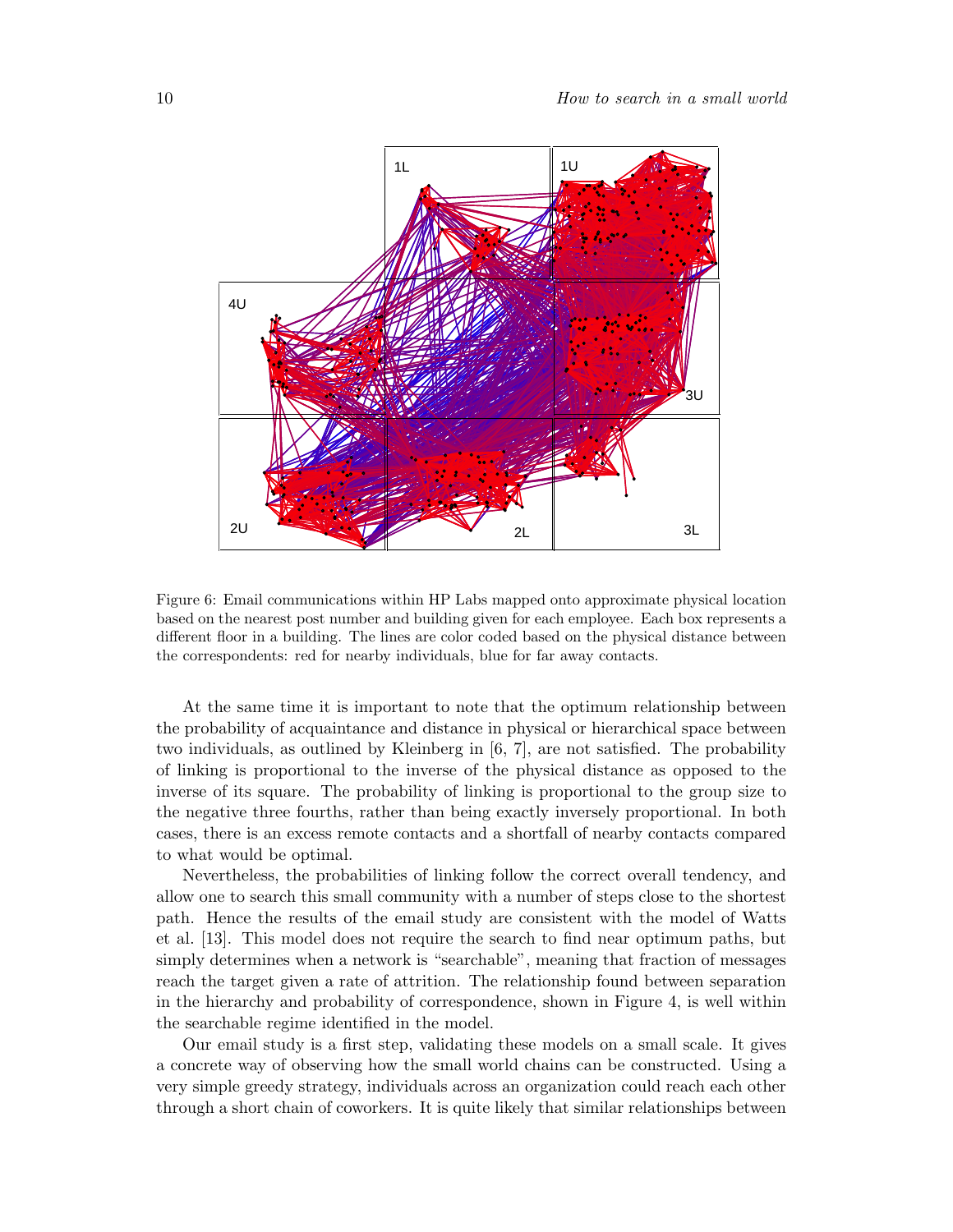

Figure 7: Probability of two individuals corresponding by email as a function of the distance between their cubicles. The inset shows how many people in total sit at a given distance from one another.

acquaintance and proximity (geographical or professional) hold true in general, and therefore that small world experiments succeed on a grander scale for the very same reasons.

### 3 Searching a network of Friends

E-mail data provides a fairly complete view of interpersonal communication within an organization and can be extracted automatically. In this section we are interested in exploring a different kind of network, one where each tie implies friendship as opposed to frequent communication. Email networks may not reveal individuals true affinities for one another, since some may reflect business communication between two people with no affinity for one another. At the same time, there is a chance that two people who consider each other friends do not email frequently. We obtained friendship network data from a community website, Club Nexus, that allowed Stanford students to explicitly list their friends.

The data gathered from the online community provides an opportunity to study how small world search works in this alternate social network. Over 2,000 undergraduate and graduate students joined Club Nexus and listed their friends as part of the registration process. The online community provided rich profiles for each of its users, including their year in school, major, residence, and gender. In addition, students selected words from a list to describe their personalities, how they like to spend their free time, and what they look for in friendship and romance. They could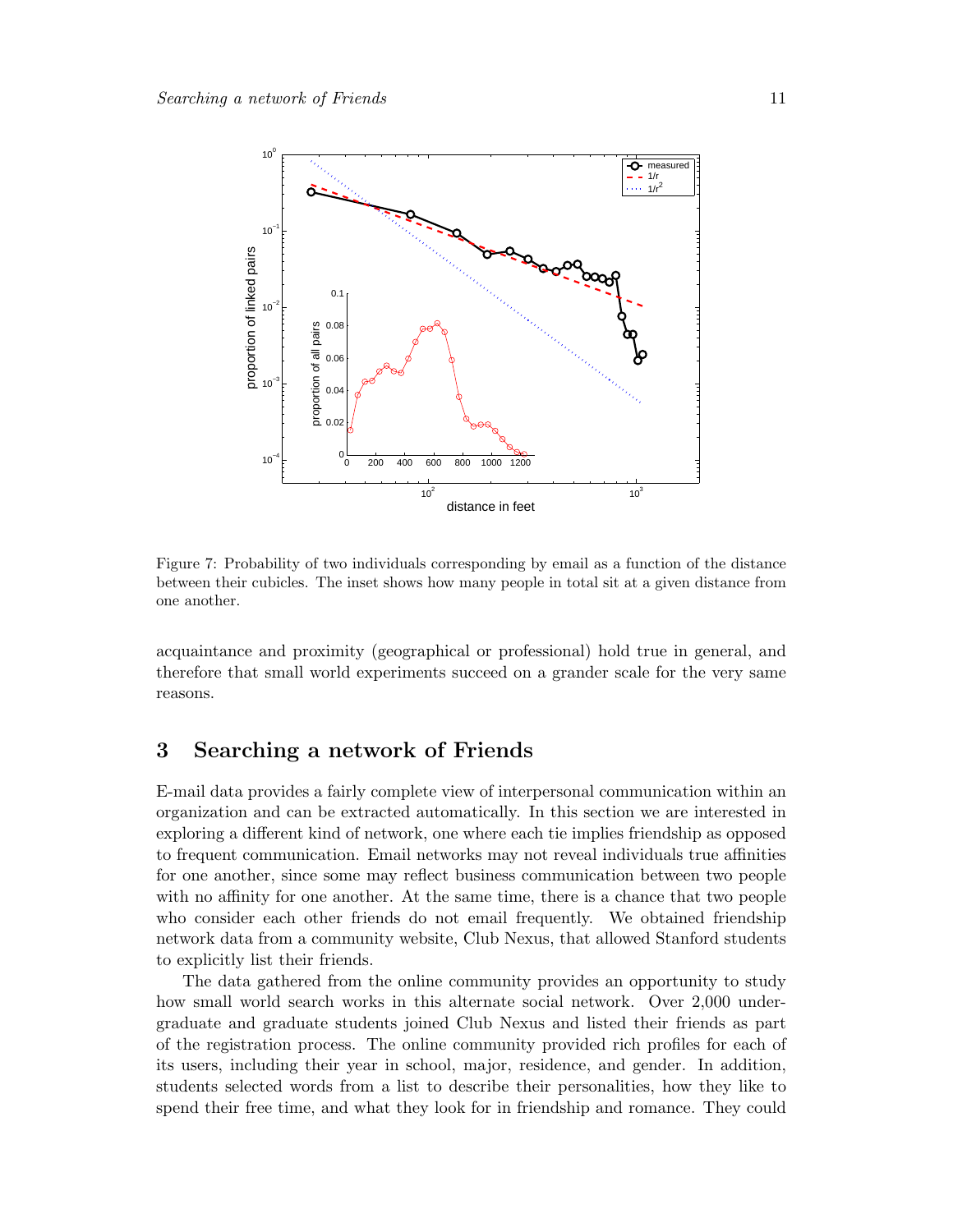

Figure 8: Results of search experiments utilizing either knowledge of the target's position in the organizational hierarchy or the physical location of their cubicle.

also optionally specify the book, movie, and music genres they liked, as well as sports and social activities that they enjoyed.

The richness of the profiles allowed for detailed social network analysis, including identifying activities and preferences influencing the formation of friendship (see [1]). However, the Club Nexus data differed in several respects from the HP Labs email network, and these differences made it difficult to apply a simple greedy strategy when searching the network.

The most important difference is the nature of the relationships revealed. In an email network, the relationship unambiguously reveals who talks to whom. While a website such as Club Nexus provides the opportunity to find links between individuals who do not explicitly communicate through a minable system (e.g. e-mail), it suffers from missing data. Users who are not considered close friends may not be linked to, and a link invitation may be ignored.

Approximately 209 users specified no friends, and a further 238 listed only 1 friend (probably the one friend who sent them an invitation to join the service). The full distribution is shown in Figure 9. Although many users listed only one or two friends, some had a 'buddy' list containing dozens of friends, resulting in an average degree of 8.2. This is in part a reflection of the fact that some users have more friends than others, but also that some are more eager to list their friends names, or list more than just their closest friends, on a website. To make the conditions for search more favorable, we recursively eliminated individuals with fewer than 3 friends from the network, leaving us with 1761 users, with median degree of 6, and average degree of 11.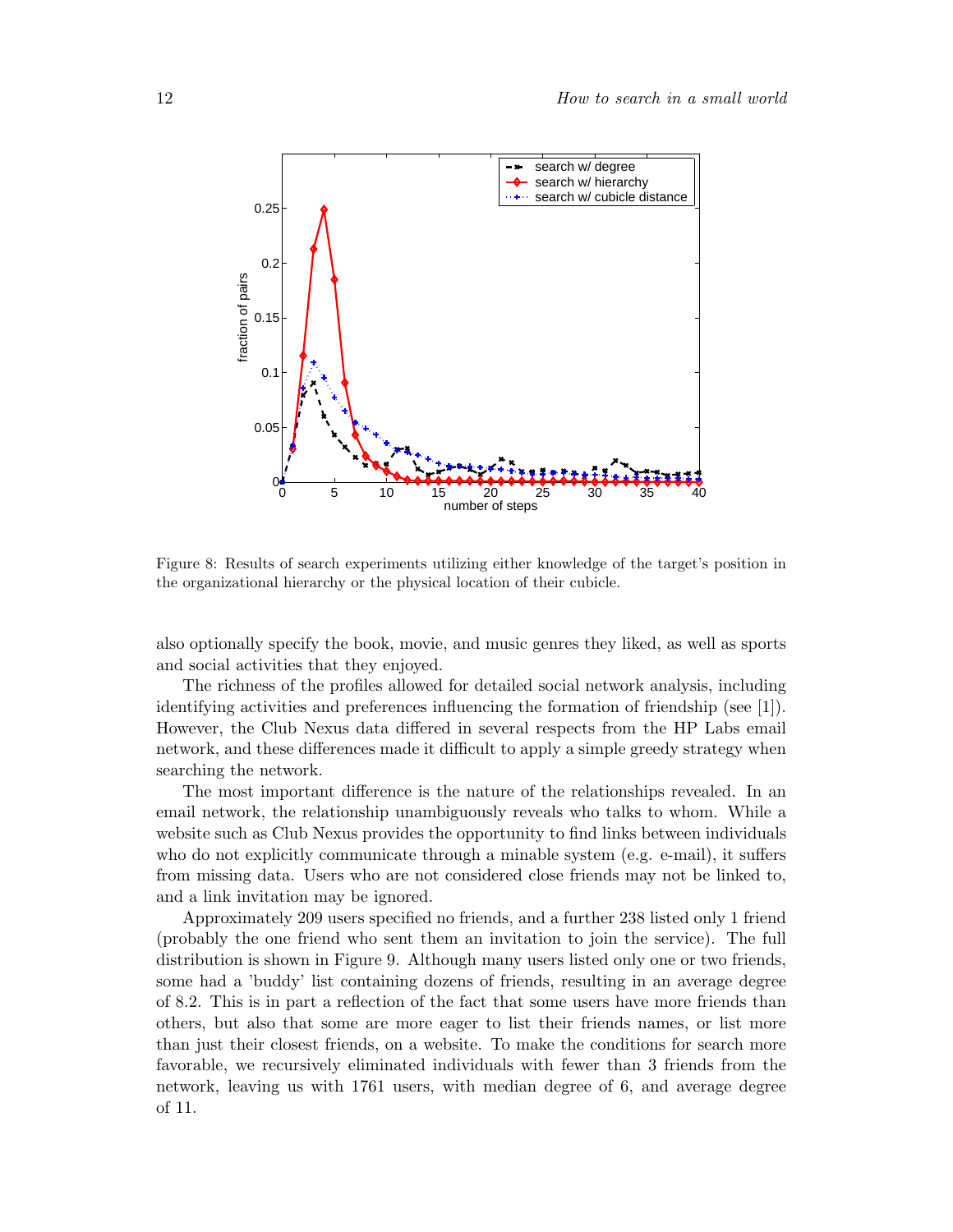

Figure 9: Distribution of the number of friends listed by Club Nexus users. The inset shows the same distribution on a logarithmic scale.

It is also important to point out that the Nexus Net reveals a particular kind of relationship, a friendship, and is hence more restrictive than an acquaintance network. It is possible that two female sophomore biology majors live in the same dorm, and interact at least occasionally because of the overlap in their location and interests, but do not link to each other on Club Nexus. We therefore do not have an accurate representation of who communicates with whom, but rather who considers whom a friend and is willing to say so in an online community.

A second handicap is the difficulty in creating a hierarchy with regard to most attributes. Physical location is given as a dorm, on-campus apartment complex, or offcampus apartment complex. The two on-campus graduate apartment complexes span a fourth to a half mile individually. Hence two graduate students living in the same apartment complex are far less likely to know one another than two undergraduates living in the same dorm and eating at the same cafeteria. Similarly, although some dorms cater to similar individuals (for example, all-freshman dorms or co-ops), and hence have higher incidence of people from one dorm being friends with people in the other, this is impossible to discern from the physical location of the dorms. Figure 10 shows the probability of two individuals being friends as a function of the distance between their residences (individuals living in the same residence have a distance of 0). Two people living in the same dorm have about a 5% probability of being Nexus 'buddies'. Two people living in different places have only a 0.3% chance of being buddies, regardless of how far apart these residences are. Hence a simple greedy geographical search, fairly successful in the case of the HP Labs email network, would not be able to hone in on a residence geographically on the Stanford campus.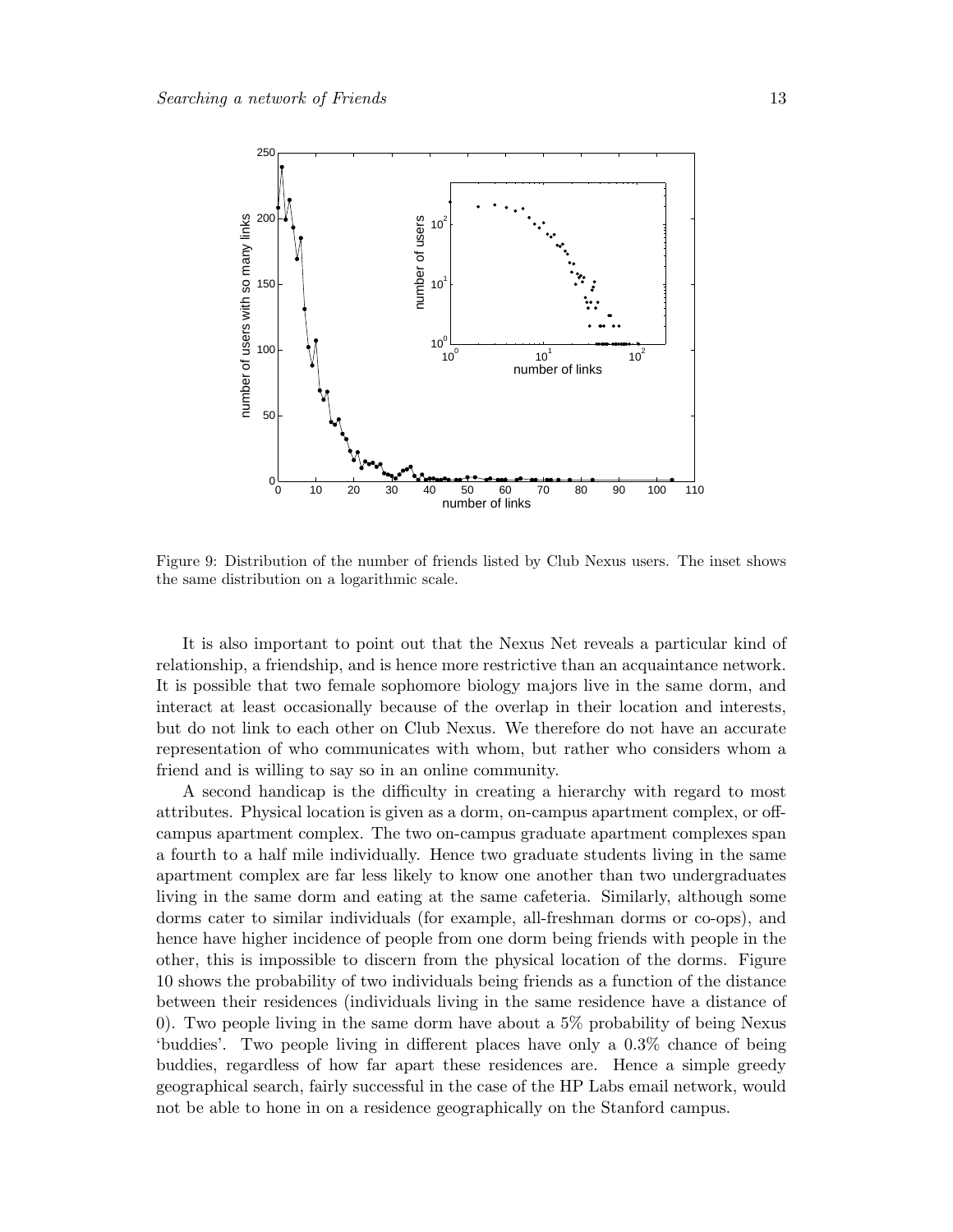

Figure 10: Probability of two individuals linking as a function of the separation between their residences

We encountered similar difficulties when attempting to form hierarchies for other attributes, such as department or year in school. We looked not only if users belong to the same department but also whether they belong to the same school. For example, two users might both belong to the School of Engineering, but one might be a Chemical Engineer while the other is a Mechanical Engineer. Likewise, if two individuals are not in the same year, we considered how many years separated them. Figure 11 shows how likely two individuals are to be registered as friends on Club Nexus, as a function of the number of years in school separating them. For both undergraduates and graduates two people in the same year have approximately a 1% chance of being Nexus 'buddies'. For individuals in different years that probability drops to less than 0.5%. This means that while people of similar age are more likely to know one another, that likelihood is still so small as to not be sufficient on its own to direct the search toward the target.

Among the many features collected by the Nexus website, only a few can be directly compared (or placed in a hierarchy). Thus, while physical location (distance between dorms) or year apart in school are comparable it is not clear how similar a swimmer is to a baseball or football player. Given the difficulty in placing most profile attributes, with the exception of year and department, into a hierarchy, we considered only whether an attribute is an exact match to the target's.

We found that using information about the target outperformed both a purely random strategy and one favoring well-connected nodes. A purely random strategy needed a median number of 133 steps, and and an average of 390. This strategy does not try to avoid nodes it has contacted before, and is clearly not well suited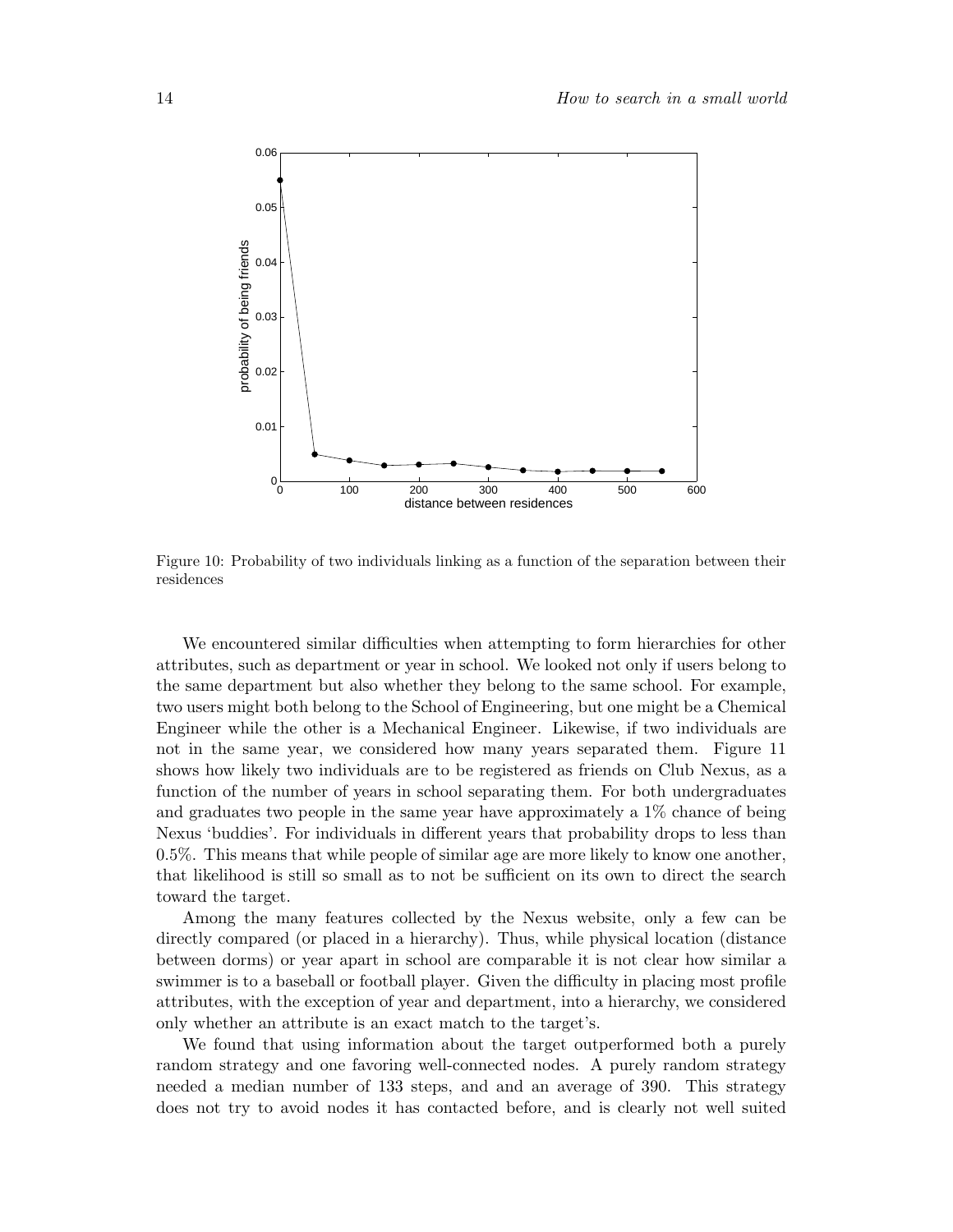

Figure 11: Probability of two undergraduates linking as a function of the difference in their year in school. The inset shows the same for graduate students.

to the network. A high degree strategy that discounts nodes already visited fared significantly better, taking a median number of 39 steps, and 137 on average. This number of steps is still too large to be practical, since the message is likely to be dropped before the long chain is completed.

The most successful search strategy compared 5 attributes simultaneously for the target and a person one is considering passing the message to. The possible combinations of attributes were:

- both undergraduate, both graduate, or one of each
- same or different year
- both male, both female, or one of each
- same or different residences
- same or different major/department

We then calculated the probability that two people know each other (or have an friend in common) based on all possible combinations of these variables. The simulation assumes that individuals would be able to judge, for example, the relative likelihood of someone in the same year knowing the target, as opposed to someone in a different year, but in the same dorm.

Including additional attributes, such as the number of shared interests in sports or other activities, did not significantly affect the search. Using the node profiles significantly outperformed the random and high degree strategies, requiring a median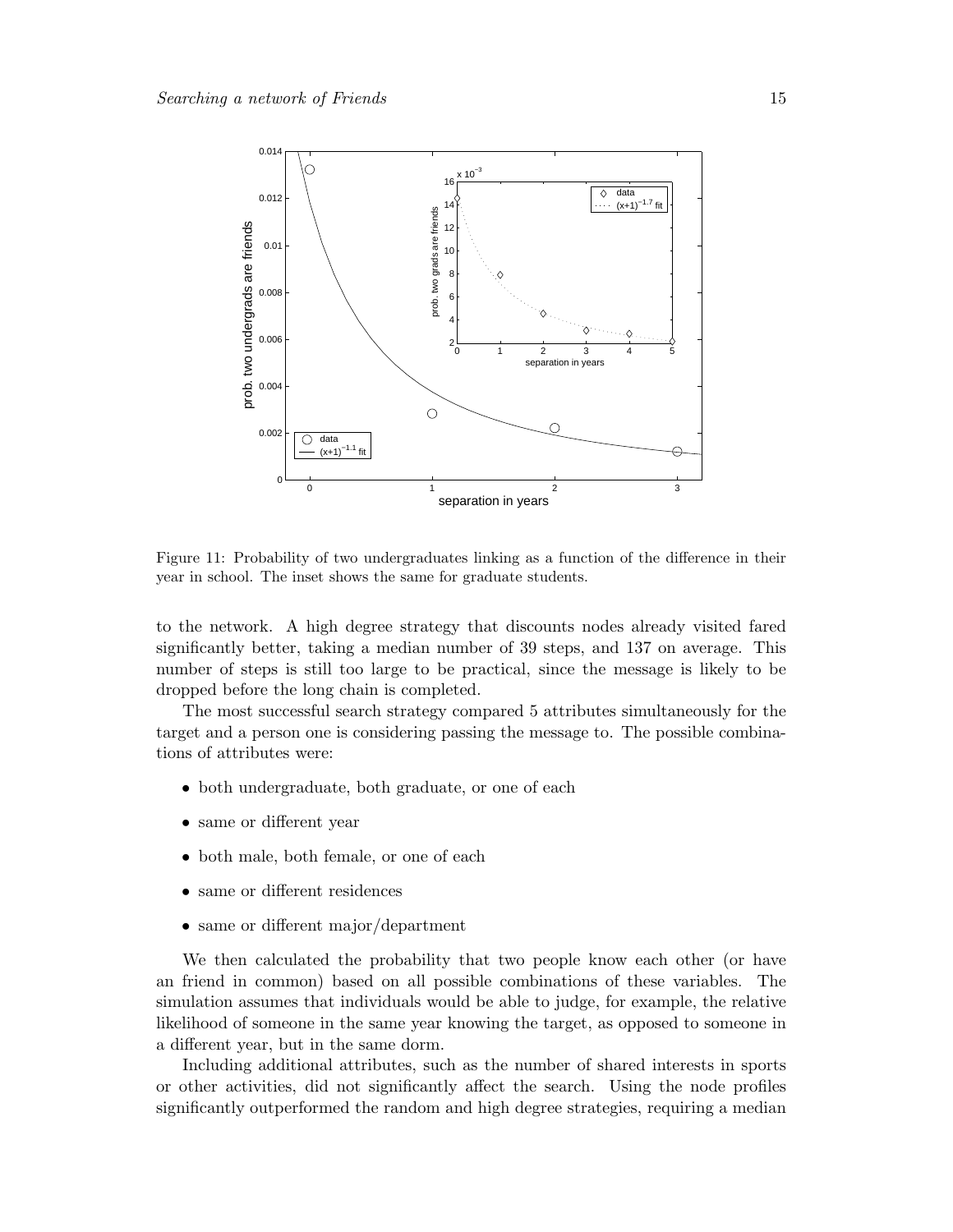of 21 steps and a mean of 53. Taking twenty one steps is still a far cry from the six degrees found in real-world small world experiments, but it also comes close to becoming feasible. For example, if we follow the example in [13], assigning an attrition rate of  $r = 0.25$ , meaning that at every step there is a 25% chance that an individual will not pass the message on, then the network is just barely "searchable" with  $5\%$ of the messages reaching their target, in an average of 4.8 steps. However, one can imagine that if the network were larger, fewer than 5 percent of the messages would be able to reach their target due to the attrition rate and the number of steps required for searching.

What we see is that a simple greedy search is not particularly effective, especially once one is already confined to a small geographical space, such as a university campus. Further, the contacts that are available to the simulation are just a small fraction of individuals' actual contacts, and most of them are the individuals' closest friends. This is in contrast to the observation made by Granovetter [4], that it is the "weak ties" that play a disproportionately important role in bridging different portions of a social network. In the recent small world study, Dodds et al.[3], found relationships described as "casual" and "not close" to be more frequently used in successful chains.

In spite of the difficulties our algorithm encountered, there is little doubt that the small world experiment would succeed if conducted within the confines of Stanford University. First, students have many more than 11 friends on average. They are likely to know many of the individuals in the dorm, not just the 5% they listed with Club Nexus, as well as others in their own year attending the same classes. It is also likely that many individuals know their friends' friends, even if they choose not to associate with them directly. In the reverse small world experiment performed by Killworth and Bernard [5], participants chose on average about 210 different acquaintances to pass the message to various hypothetical targets. This indicates that individuals must be selecting from a large arsenal of acquaintances, something the Club Nexus data set does not provide.

The fact that participants in actual small world experiments have the opportunity to use information about their friends' friends and direct their search along different attributes of the target, is an important consideration for those constructing social software websites. Users only allowed to communicate with close, local neighbors will be at a disadvantage to those with access to information about their casual acquaintances and second degree neighbors. It is therefore important for the website to expose additional information or to suggest contacts based on a global view.

### 4 Conclusion

We simulated small world search in two scenarios. The first was within an organization, where a substantial portion of regular correspondence is captured through email. The second was an online community at a university where members of the community volunteer information about themselves and who their friends are. We constructed networks from both communities and simulated a simple greedy search on the network - each node passes the message to a neighbor who is most like the target. In the case of the email network, the strategies were successful - messages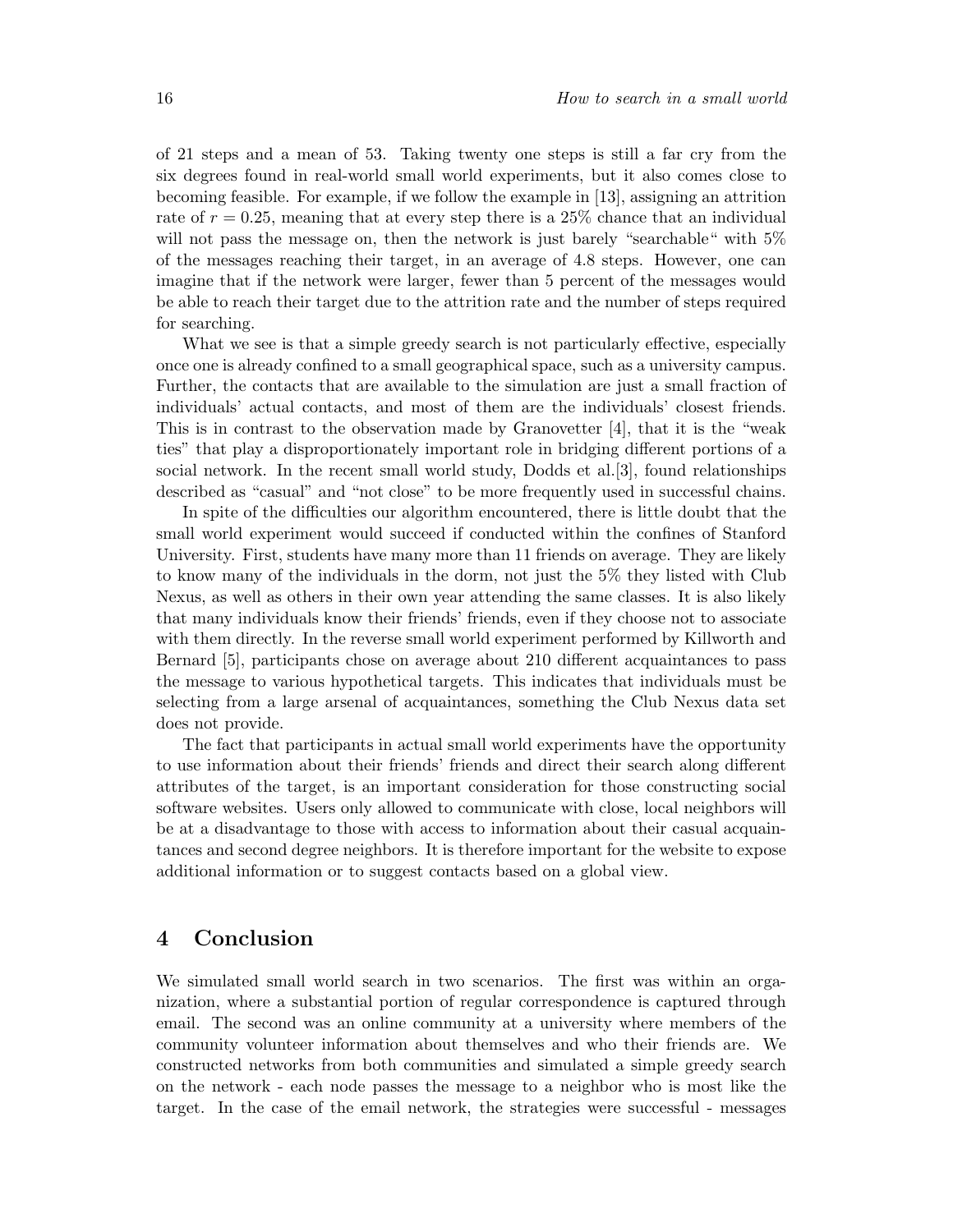reached most individuals in a small number of steps, and using information about the target outperformed simply choosing the most connected neighbor. This was due in large part to the agreement with theoretical predictions by Watts et al. and Kleinberg about optimal linking probabilities relative to separation in physical space or in the organizational hierarchy.

In the case of the online community, strategies using information about the target were less successful, but still outperformed a simplistic high degree search. The limited success of greedy search is not surprising given that most available dimensions that could be searched on were binary, as opposed to organized into a hierarchy that would allow a search to hone in on its target. Geography was also almost a binary variable, since the probability of students being friends was on average independent on the separation between their dorms (unless they happened to live in the same one). Perhaps most importantly, non-participation or missing data biased the results by hiding connections that could be used in the search.

The social network structure of the real world probably lies somewhere in between - it is less structured than a small organization such as HP Labs, and at the same time people have many acquaintances based on their location, profession, age, and other interests. We can speculate that individuals participating in small world experiments are able to navigate geographical and professional space by using knowledge of a substantial portion of their immediate social networks and using more sophisticated strategies that look more than just one step ahead.

For the developers of social software it is important to understand how different data collection techniques (automated, implicit versus manual, explicit) impact the resulting social network and how these networks relate to the real world. Where the data is incomplete or reflects non-hierarchical structure, tools that support social search should assist users by either providing a broader view of their local community or directly assisting users through a global analysis of the network data.

### Acknowledgements

We would like to thank Orkut Buyukkokten for the Club Nexus data and Joshua Tyler for help with obtaining cubicle distances at HP Labs. We would also like to thank Kevin Lai and Rajan Lukose for their helpful comments and suggestions.

### References

- [1] L. A. Adamic, O. Buyukkokten, and E. Adar. A social network caught in the web. First Monday, 8(6), June 2003.
- [2] L. A. Adamic, R. M. Lukose, A. R. Puniyani, and B. A. Huberman. Search in power-law networks. Phys. Rev. E, 64:046135, 2001.
- [3] P. S. Dodds, R. M., and D. J. Watts. An experimental study of search in global social networks. Science, 301:827–829, 2003.
- [4] M. S. Granovetter. The strength of weak ties. American Journal of Sociology, 78:1360–1380, 1973.